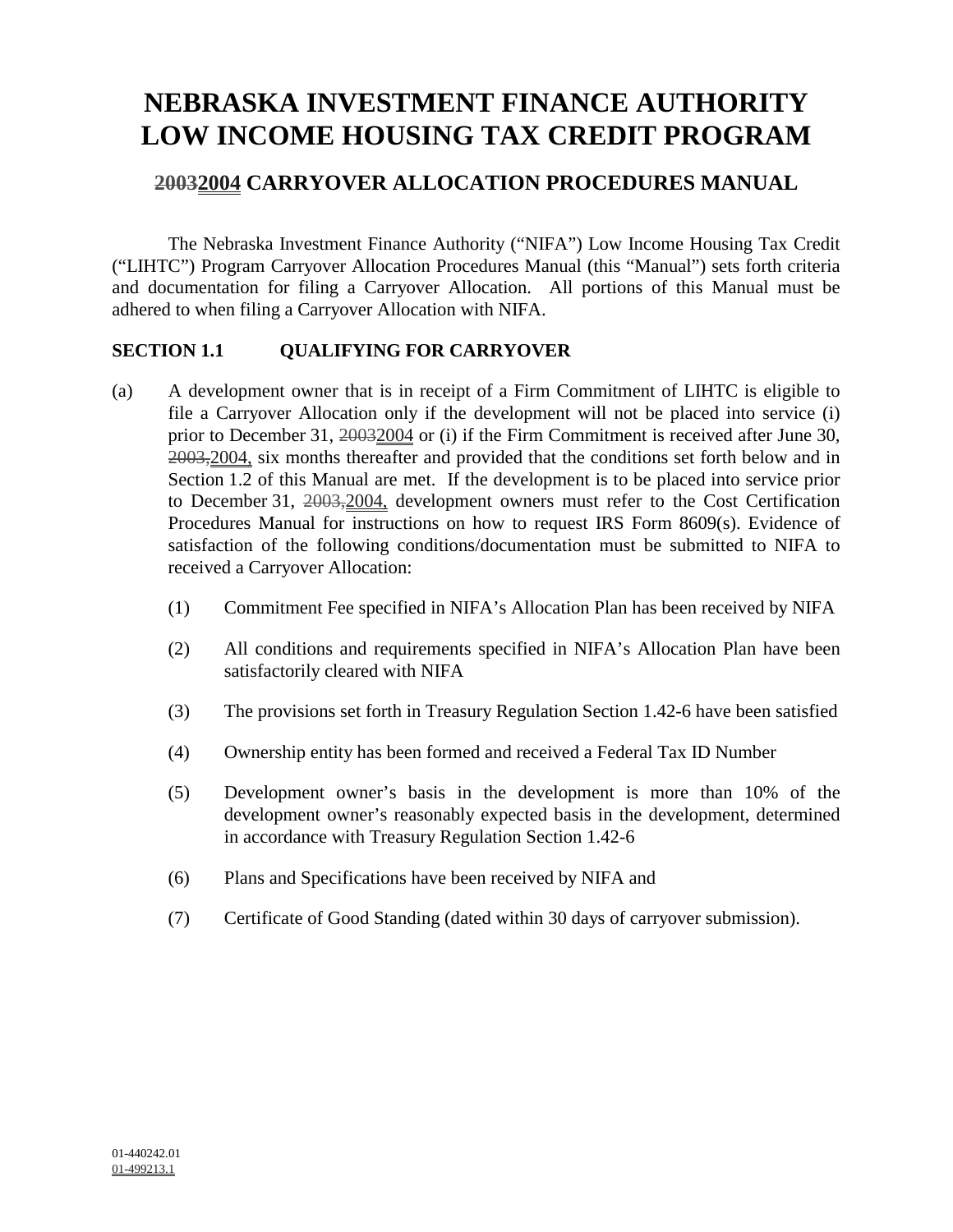## **SECTION 1.2 REQUIREMENTS FOR FILING A CARRYOVER ALLOCATION**

(a) Development owners satisfying the conditions in Section 1.1(a) of this Manual must file a Carryover Allocation with NIFA either (i) prior to **November 1, 20032004** for developments receiving a Firm Commitment prior to June 30, 20032004; or (ii) no later than 5 months after receipt of a Firm Commitment made after June 30, 2003.2004. **NOTE: A Late Fee of 1% of the LIHTC allocation will be assessed for any development that fails to meet the specified deadlines for submission of a Carryover Allocation Form.** 

The following documentation must be submitted to NIFA to receive a Carryover Allocation:

- (1) Carryover Allocation Form, Section 1.3 of this Manual, which is hereby incorporated into the Carryover Allocation Procedures Manual, as amended and made a part hereof, complete with original signatures. The Carryover Allocation Form certifies, among other things, the expenditures paid or incurred to date, and the percentage of reasonably expected basis represented by such expenditures. Upon execution by the development owner and NIFA, the Carryover Allocation Form is considered to be an allocation of LIHTCs pursuant to Section 42(h)(1) of the Internal Revenue Code of 1986, as amended.
- (2) An Independent Auditor's Report on Applying Agreed-upon Procedures (must be from an independent, third-party certified public accountant or attorney). A sample can be found in Section 1.5 of this Manual.
- (3) Completed Carryover Qualification Worksheet, Section 1.4 of this Manual, in accordance with the instructions provided therein.
- (b) All documentation stated in Section 1.2(a)(1) through (3) of this Manual must be stapled together and submitted to NIFA. Upon review of the submitted documentation by NIFA, the development owner will only be notified by NIFA if any discrepancies are found in the submitted documentation. The development owner will be given a specific time frame in which to correct such discrepancies. Given that this is occurring at the end of the year, time is of the essence. Thus, if the development owner does not comply with the requirements within the specified time frame, NIFA may terminate the application without further review or consideration.
- (c) If the development owner will be satisfying the requirements of a carryover allocation, pursuant to Code Section  $42(h)(1)(E)$ , through the acquisition of land or land and its associated improvements the development owner must submit to NIFA a copy of the executed Warranty Deed with the ownership entity as the grantee which has been filed with the appropriate real property records office. Further, the development owner must supply to NIFA a copy of the closing statement for the acquisition of the land and its associated improvements which has been executed by the ownership entity and the title company, if appropriate.
- (d) When all conditions and requirements of this Manual have been deemed satisfied by NIFA, NIFA will execute the Carryover Allocation Form and return one copy to the development owner. The original Carryover Allocation Form will be filed with the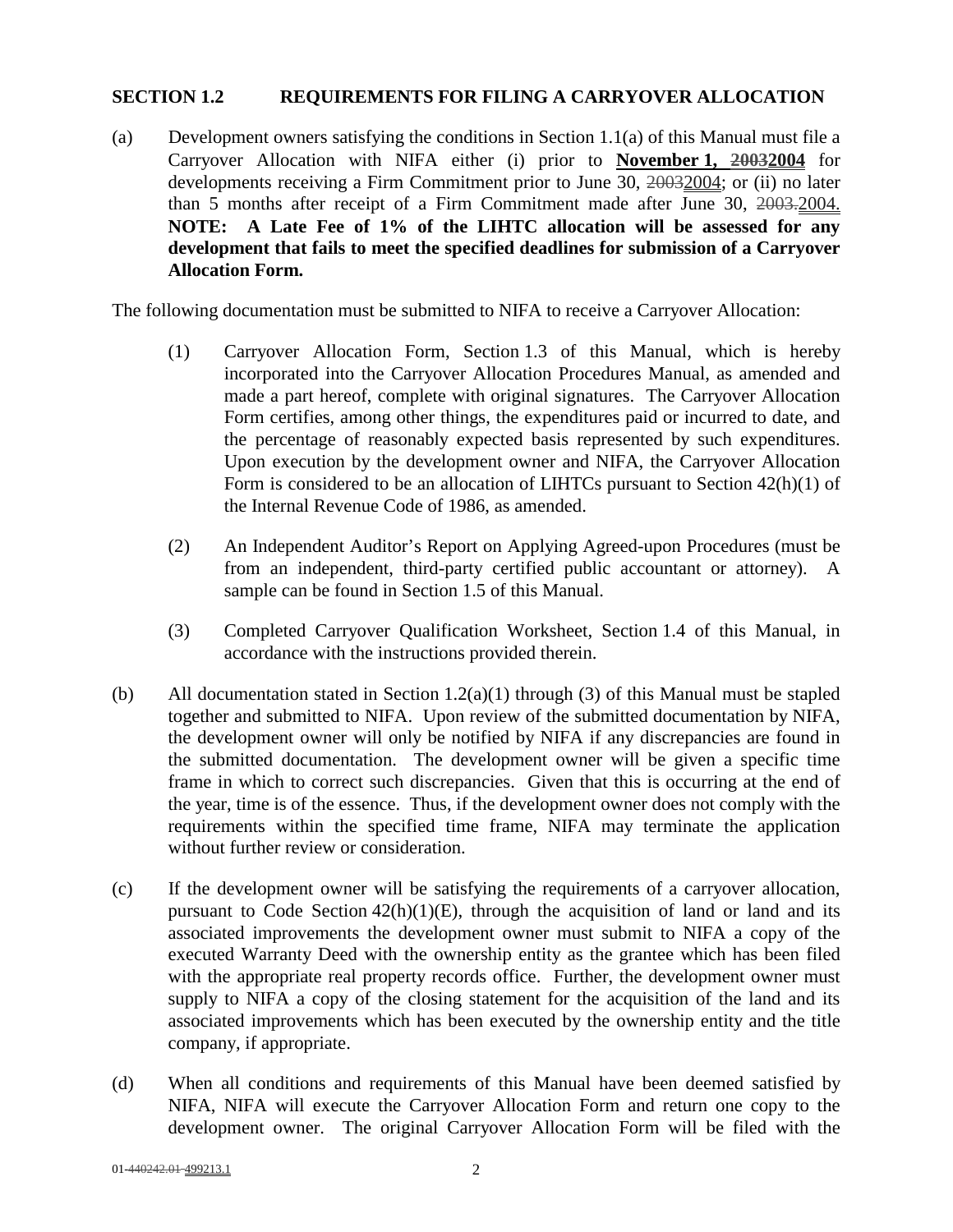Internal Revenue Service by NIFA.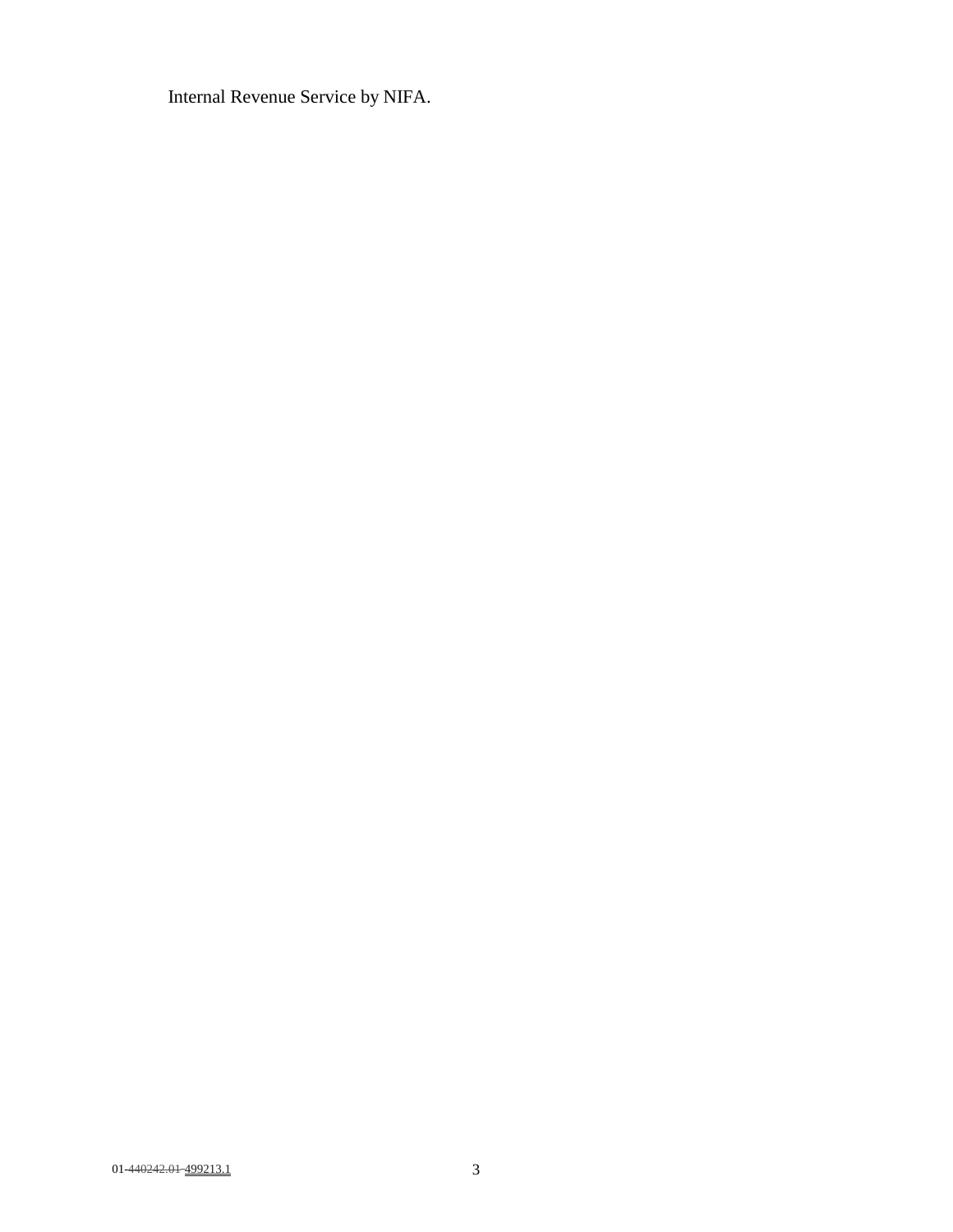## **SECTION 1.3 CARRYOVER ALLOCATION FORM**

| Development Name:       | NIFA LIHTC #:___       |
|-------------------------|------------------------|
| Development<br>Address: |                        |
| City:                   | State:<br>$\angle$ ip: |

The Nebraska Investment Finance Authority ("NIFA") hereby issues a Carryover Allocation of 20032004 low-income housing tax credits ("LIHTC") pursuant to Section 42(h)(1)(E)(ii) of the Internal Revenue Code of 1986, as amended (the "Code"), in an amount not to exceed the amount stated in Section 1.3(a) of this Carryover Allocation Form.

\_\_\_\_\_\_\_\_\_\_\_\_\_\_\_\_\_\_\_\_\_\_\_\_\_\_\_\_\_\_\_\_\_\_\_ (the "Development Owner") hereby certifies that each building for which this LIHTC allocation is being made is a qualified building as defined in Section  $42(h)(1)(E)(ii)$  of the Code.

The Development Owner hereby certifies that each building for which this LIHTC allocation is being made will be placed in service no later than December 31, 2005-2006.

The Development Owner hereby certifies that as of the date of this Carryover Allocation, the expenditures actually paid or incurred by the Development Owner are \$<br>Note that the Development Owner's which represents <u>with the Development</u> Owner's reasonably expected basis of \$ December 31, 2005.2006.

The Development Owner hereby acknowledges that it is aware of and agrees to abide by all terms and conditions which are stated in the Commitment Notice and the Carryover Allocation Procedures Manual.

The Development Owner hereby agrees and acknowledges that all requirements as stated in the Cost Certification Procedures Manual Form must be met before IRS Form 8609(s) can be issued by NIFA.

The Development Owner hereby agrees and consents to the return of any unused LIHTC at the time of final allocation should NIFA determine that a reduction in LIHTC is appropriate under Section 42(m)(2) of the Code.

 $\Box$  If this box is checked, the Development Owner hereby irrevocably elects, pursuant to Section  $42(b)(2)(A)(ii)$  of the Code, to lock the applicable credit percentage for the development as the percentage prescribed by the Secretary of the Treasury for the month of \_\_\_\_\_\_\_\_\_\_\_\_\_\_\_\_\_\_\_\_\_\_\_\_\_\_\_\_, 200\_, which is the month of execution of this Carryover Allocation Form. NIFA and the Development Owner acknowledge that this Carryover Allocation Form constitutes an agreement binding upon NIFA, the Development Owner, and all successors in interest to the Development Owner as development owners of the development, subject to compliance by the Development Owner with the requirements of Section 42 of the Code and the requirements of NIFA.

# **NOTE TO DEVELOPMENT OWNERS: IF YOU HAVE PREVIOUSLY EXECUTED AN AGREEMENT AND ELECTION STATEMENT WITH NIFA LOCKING THE APPLICABLE**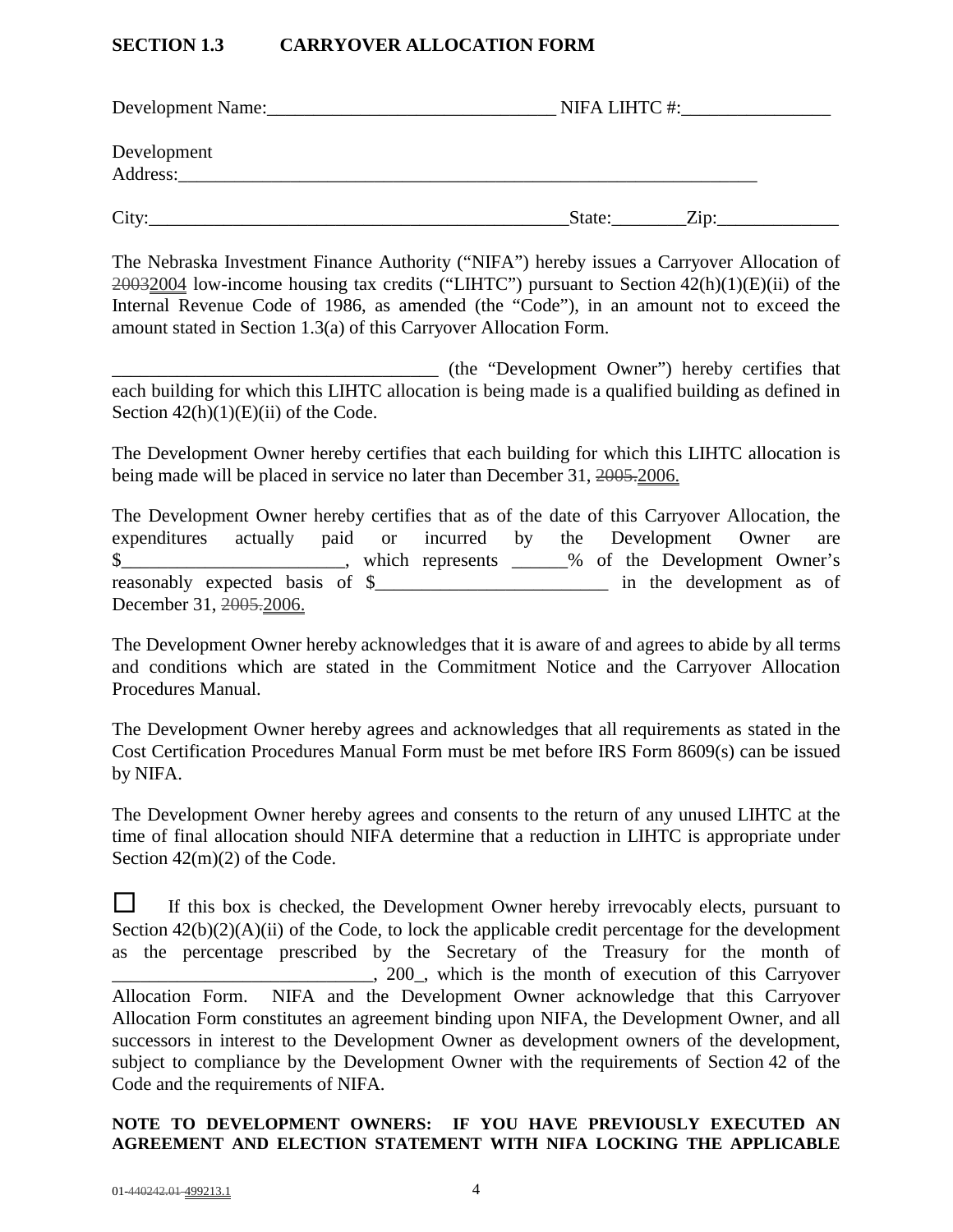#### **LIHTC PERCENTAGE FOR THE DEVELOPMENT, YOU MAY NOT DO SO AGAIN HERE.**

 $\Box$  If this box is checked, the Development Owner hereby irrevocably elects to designate the placed in service date of the building(s) as the date on which the gross rent floor in Code Section  $42(g)(2)(A)$  will take effect. If the Development Owner does not check this box, or otherwise makes a written designation containing the information in the preceding sentence that is received by NIFA at the address specified below on or before the date the building is placed is service, then the gross rent floor in Code Section  $42(g)(2)(A)$  will take effect on the date of NIFA's initial allocation of LIHTCs to the building (or, for bond-financed buildings described in Code Section  $42(h)(4)(B)$ , the date NIFA initially issues a determination letter to the building).

The Development Owner hereby agrees and acknowledges that NIFA reserves, commits, and allocates LIHTCs to partnerships, limited liability companies, corporations, and individuals. Reservations, commitments, and carryover allocations of LIHTC are not transferable, and any change in ownership of the development requires NIFA's prior written approval.

In issuing this Carryover Allocation, NIFA has relied solely upon the information submitted to it by the Development Owner. NIFA makes no representations concerning or guaranteeing that the Development Owner will be eligible to receive the LIHTC stated herein, as such determination rests with the Internal Revenue Service.

NIFA, as the low-income housing tax credit agency for the State of Nebraska, hereby allocates LIHTC to the development as set forth in Section 1.3(a) of this form.

| Development Name:       | NIFA LIHTC #:          |
|-------------------------|------------------------|
| Development<br>Address: |                        |
| City:                   | State:<br>$\angle$ ip: |

Under penalty of perjury, I certify that the information and the statements in this Carryover Allocation Form are true and accurate:

\_\_\_\_\_\_\_\_\_\_\_\_\_\_\_\_\_\_\_\_\_\_\_\_\_\_\_\_\_\_\_\_\_\_\_\_\_\_\_\_\_\_\_\_\_\_\_\_\_\_\_\_\_\_\_\_\_\_\_\_\_\_\_\_\_\_\_\_\_\_\_\_\_\_\_\_\_\_

| Signature of Development Owner                                                                           | Title | Date |
|----------------------------------------------------------------------------------------------------------|-------|------|
| SUBSCRIBED AND SWORN TO before me this ____________ day of ___________,<br>2003.200                      |       |      |
| Notary Public in and for the State of ___________, County of ____________________<br>Commission expires: |       |      |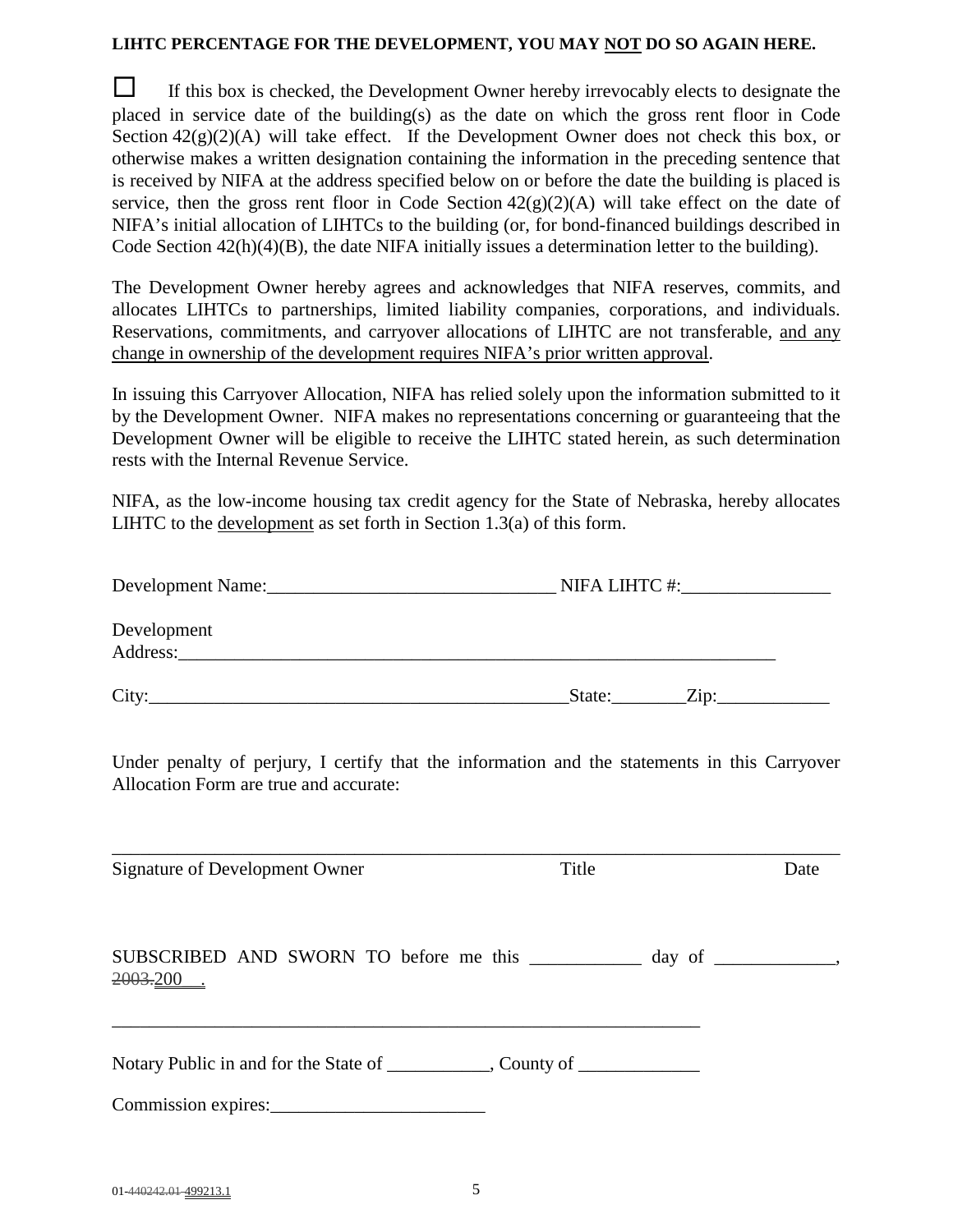| Development Owner                                                     |                                                                                                                                                                                                                                                                                                                       |
|-----------------------------------------------------------------------|-----------------------------------------------------------------------------------------------------------------------------------------------------------------------------------------------------------------------------------------------------------------------------------------------------------------------|
|                                                                       |                                                                                                                                                                                                                                                                                                                       |
| Development Owner                                                     |                                                                                                                                                                                                                                                                                                                       |
|                                                                       | City: $\frac{1}{2}$ $\frac{1}{2}$ $\frac{1}{2}$ $\frac{1}{2}$ $\frac{1}{2}$ $\frac{1}{2}$ $\frac{1}{2}$ $\frac{1}{2}$ $\frac{1}{2}$ $\frac{1}{2}$ $\frac{1}{2}$ $\frac{1}{2}$ $\frac{1}{2}$ $\frac{1}{2}$ $\frac{1}{2}$ $\frac{1}{2}$ $\frac{1}{2}$ $\frac{1}{2}$ $\frac{1}{2}$ $\frac{1}{2}$ $\frac{1}{2}$ $\frac{1$ |
|                                                                       | Federal Tax ID Number of Development Owner:                                                                                                                                                                                                                                                                           |
|                                                                       | (this number must be established)                                                                                                                                                                                                                                                                                     |
| Acknowledged, agreed, and accepted:                                   |                                                                                                                                                                                                                                                                                                                       |
| Nebraska Investment Finance Authority<br>1230 "O" Street<br>Suite 200 |                                                                                                                                                                                                                                                                                                                       |
| Lincoln, Nebraska 68508                                               | NIFA Federal Tax ID Number 47-0613449                                                                                                                                                                                                                                                                                 |
| Timothy R. Kenny, Executive Director                                  | Date                                                                                                                                                                                                                                                                                                                  |
| 2003.200.                                                             | SUBSCRIBED AND SWORN TO before me this __________ day of ___________,                                                                                                                                                                                                                                                 |
| Notary Public in and for the State of Nebraska.                       |                                                                                                                                                                                                                                                                                                                       |

Commission expires: \_\_\_\_\_\_\_\_\_\_\_\_\_\_\_\_\_\_\_\_\_\_\_.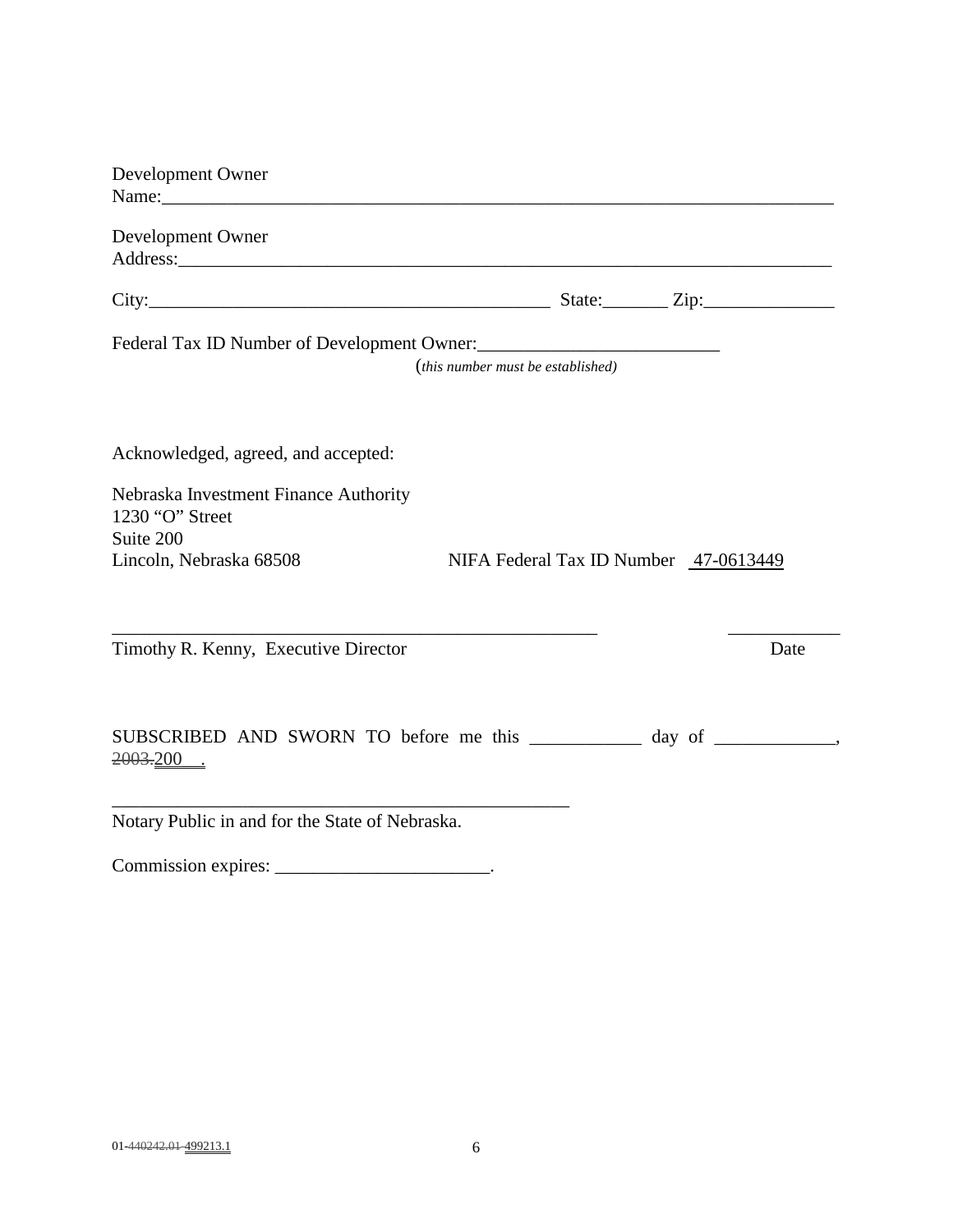# **SECTION 1.3(a) CARRYOVER CALCULATION WORKSHEET**

| Development Name:<br><u> 1980 - Jan Barbara, martin a shekara 1980 - An tsa a tsa a tsa a tsa a tsa a tsa a tsa a tsa a tsa a tsa a t</u> | NIFA LIHTC #:                        |
|-------------------------------------------------------------------------------------------------------------------------------------------|--------------------------------------|
| Development<br>Address:                                                                                                                   |                                      |
| City:                                                                                                                                     | State:<br>$\overline{\mathrm{Zip:}}$ |

Total Number of Residential Buildings in the Development: \_\_\_\_\_\_\_\_\* \*(disclosure of the number of buildings is irrevocable)

| <b>Bld</b><br>$\#$ | <b>Street Address</b> | <b>Bldg</b><br>ID#<br>(NIFA will<br>assign) | <b>Expected</b><br><b>Placed in</b><br><b>Service</b><br>Date | Anticipated<br>Eligible<br><b>Basis</b><br><b>Amount</b> | Appl.<br>Fraction | Qualified<br><b>Basis</b><br><b>Amount</b> | $***$<br><b>Credit</b><br>$\frac{0}{0}$ | <b>LIHTC</b><br>Amount |
|--------------------|-----------------------|---------------------------------------------|---------------------------------------------------------------|----------------------------------------------------------|-------------------|--------------------------------------------|-----------------------------------------|------------------------|
| 1.                 |                       |                                             |                                                               |                                                          |                   |                                            |                                         |                        |
| 2.                 |                       |                                             |                                                               |                                                          |                   |                                            |                                         |                        |
| 3.                 |                       |                                             |                                                               |                                                          |                   |                                            |                                         |                        |
| $\boldsymbol{4}$ . |                       |                                             |                                                               |                                                          |                   |                                            |                                         |                        |
| 5.                 |                       |                                             |                                                               |                                                          |                   |                                            |                                         |                        |
| 6.                 |                       |                                             |                                                               |                                                          |                   |                                            |                                         |                        |
| 7.                 |                       |                                             |                                                               |                                                          |                   |                                            |                                         |                        |
| 8.                 |                       |                                             |                                                               |                                                          |                   |                                            |                                         |                        |
| 9.                 |                       |                                             |                                                               |                                                          |                   |                                            |                                         |                        |
| 10                 |                       |                                             |                                                               |                                                          |                   |                                            |                                         |                        |
|                    |                       |                                             |                                                               |                                                          |                   | (High cost area, adjust by $130\%$ ) =     |                                         |                        |
|                    |                       |                                             |                                                               |                                                          | TOTAL LIHTC =     |                                            |                                         |                        |

*\*\* If the Development Owner has elected to lock the credit percentage pursuant to Section 42(b)(2)(A)(ii) of the Code either in the Carryover Allocation Form or in the Agreement and Election Statement, this credit percentage is fixed and binding upon all buildings in the development with respect to which the LIHTC allocation is made, and upon the Development Owner and all successors as owners of those buildings in the development. If no such election is made, this credit percentage is an estimate for purposes of making the carryover allocation. The Development Owner understands that the actual credit percentage may change depending upon the month in which the development is placed into service.*

 If the *Development Owner has elected to lock the credit percentage pursuant to Section 42(b)(2)(A)(ii) of the Code, then the elected credit percentage must be used on this page for purposes of calculating the maximum LIHTC amount allocated.*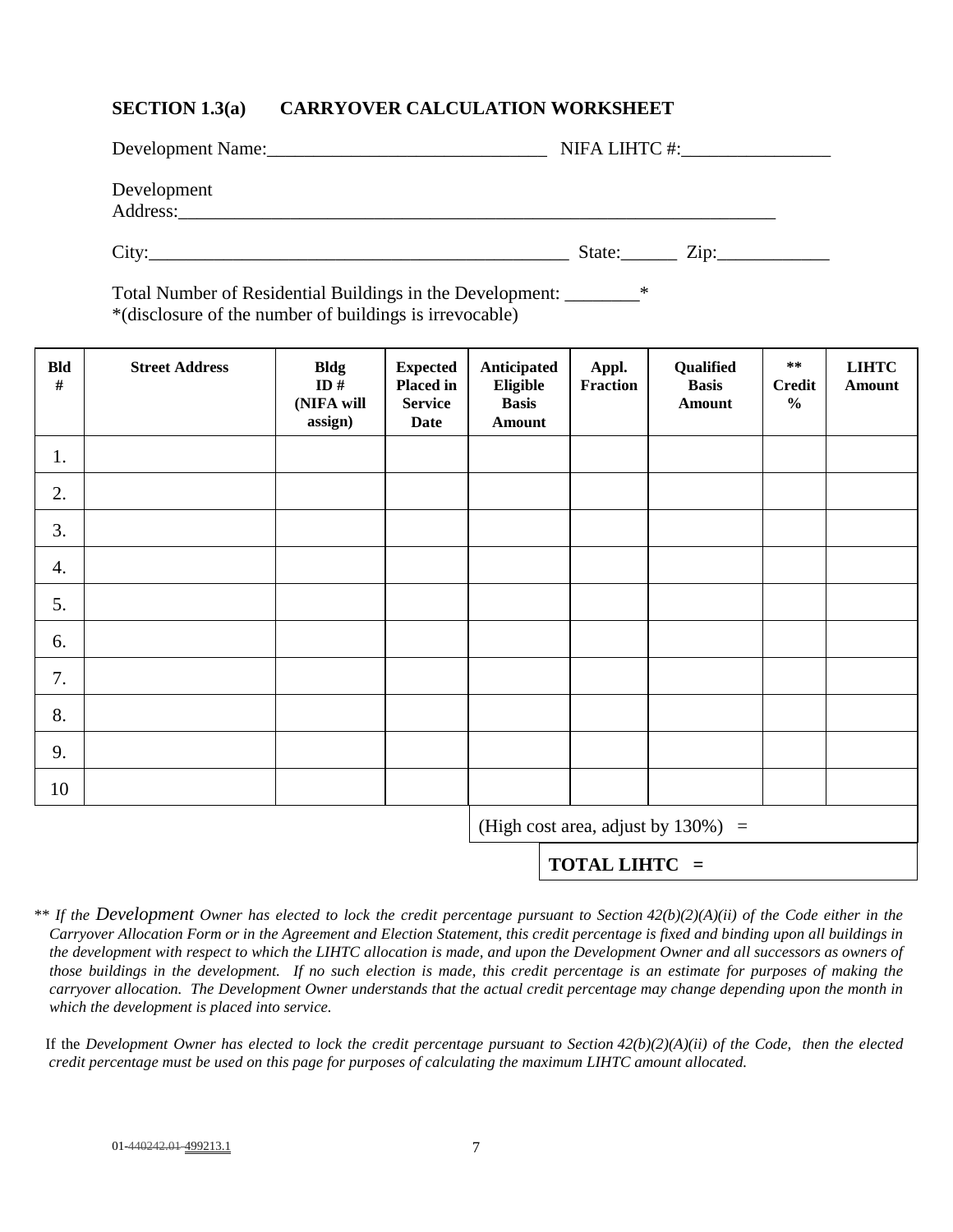# **SECTION 1.4 CARRYOVER QUALIFICATION WORKSHEET**

The following information must be completed in its entirety for each development requesting a Carryover Allocation.

| Development                                               |             |
|-----------------------------------------------------------|-------------|
|                                                           | State: Zip: |
| Total Number of Residential Buildings in the Development: | Date:       |

**Column "A"** = the taxpayer's basis<sup>\*\*\*</sup> in the development <u>as of the date this form is prepared</u> by the applicant.

**Column "B"** = the taxpayer's basis<sup>\*\*\*</sup> in the development as of December 31, 20032004 or six months from receipt of a Firm Commitment.

**Column "C"** = the taxpayer's reasonably expected basis<sup>\*\*\*</sup> in the development as of December 31, 2005.

\*\*\* Basis means the taxpayer's adjusted basis in land and depreciable property that is reasonably expected to be part of the development, whether or not such amounts are includable in the eligible basis of the buildings in the development under Section 42(d) of the Code.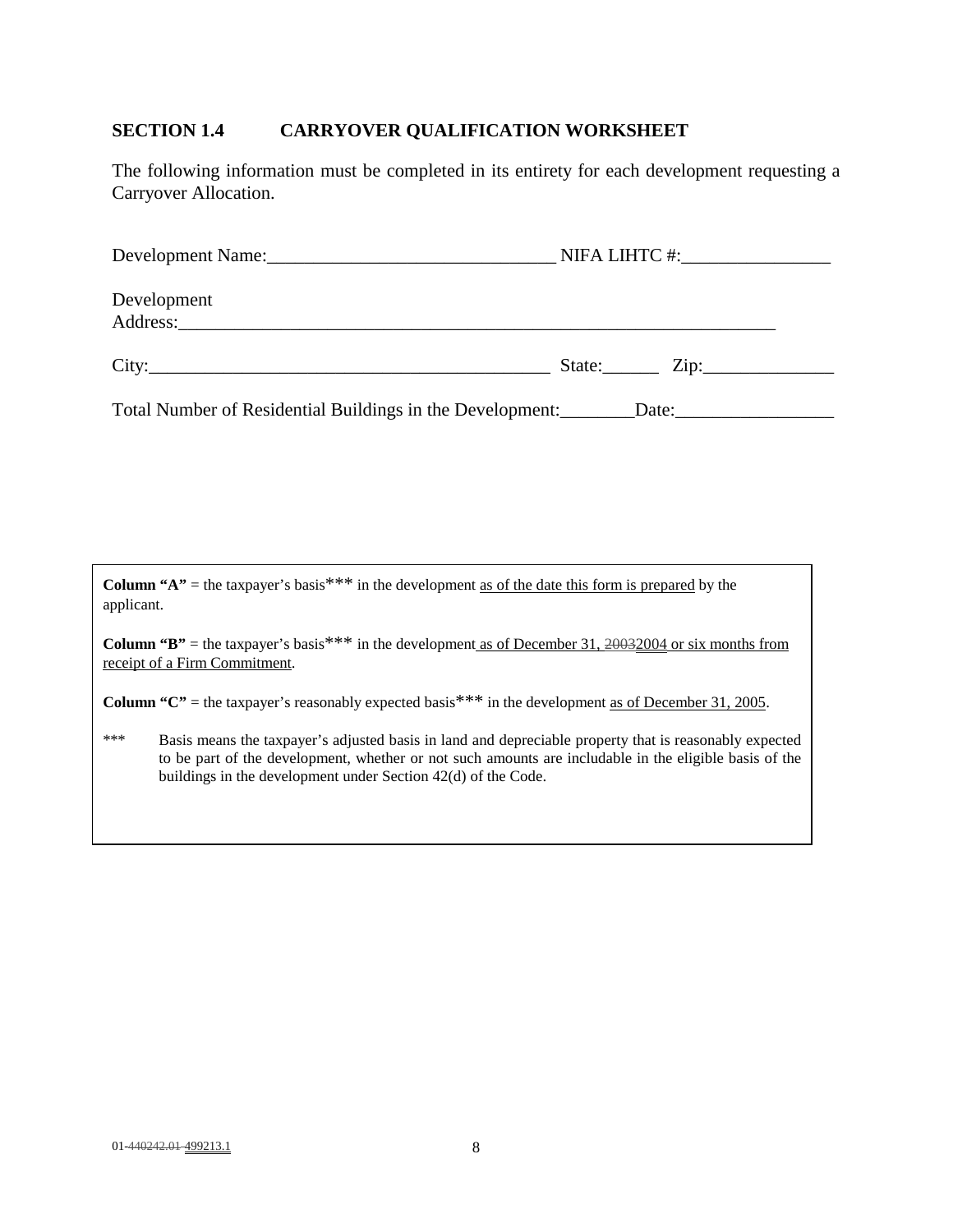| <b>Description</b>                    | Column "A" | Column "B"                        | Column "C"                        |
|---------------------------------------|------------|-----------------------------------|-----------------------------------|
| 1. Land                               |            |                                   |                                   |
| 2. Acquisition of existing structures |            |                                   |                                   |
| 3. Demolition                         |            |                                   |                                   |
| 4. Site grading, clearing             |            |                                   |                                   |
| 5. New building costs                 |            |                                   |                                   |
| 6. Rehab of existing structures       |            |                                   |                                   |
| 7. Accessory building                 |            |                                   |                                   |
|                                       |            |                                   |                                   |
| 8. General Requirements               |            |                                   |                                   |
| 9. Construction contingency           |            |                                   |                                   |
| 10. Architect design                  |            |                                   |                                   |
| 11. Architect supervision             |            |                                   |                                   |
| 12. Survey/Engineering Fees           |            |                                   |                                   |
| 13. Construction insurance            |            |                                   |                                   |
| 14. Construction loan interest        |            |                                   |                                   |
| 15. Constr loan origination fee       |            |                                   |                                   |
| 16. Constr loan credit enhance fee    |            |                                   |                                   |
| 17. Construction period taxes         |            |                                   |                                   |
| 18. Constr period bridge loan exp     |            |                                   |                                   |
| 19. Tax credit fees                   |            |                                   |                                   |
| 20. Environmental Study               |            |                                   |                                   |
| 21. Market Study                      |            |                                   |                                   |
| 22. Real estate attorney              |            |                                   |                                   |
| 23. RE Consultant                     |            |                                   |                                   |
| 24. Tax Credit consultant fee         |            |                                   |                                   |
| 25. Contractor overhead               |            |                                   |                                   |
| 26. Contractor Profit                 |            |                                   |                                   |
| 27. Developer overhead                |            |                                   |                                   |
| 28. Developer Fee                     |            |                                   |                                   |
| 29. Title & recording                 |            |                                   |                                   |
|                                       |            | the control of the control of the | the control of the control of the |
| 31. TOTALS                            |            |                                   |                                   |
| 32. Carryover qualification test      | ``A"       | B                                 | C                                 |

 **Line 31, Column B, divided by Line 31, Column C** %**\*\*** 

\*\* This number **MUST EXCEED 10%** to satisfy the carryover qualification test.

**WARNING:** If the taxpayer's actual basis as of December 31, 20032004 or

 $\overline{\phantom{a}}$ , if Firm Commitment was received after June 30,  $2003, 2004$ , is less than the amount shown on line 31, Column B, causing the carryover qualification test results (line 32) to be less than 10%, then the Carryover Allocation Form set forth in Section 1.3 of this Manual for this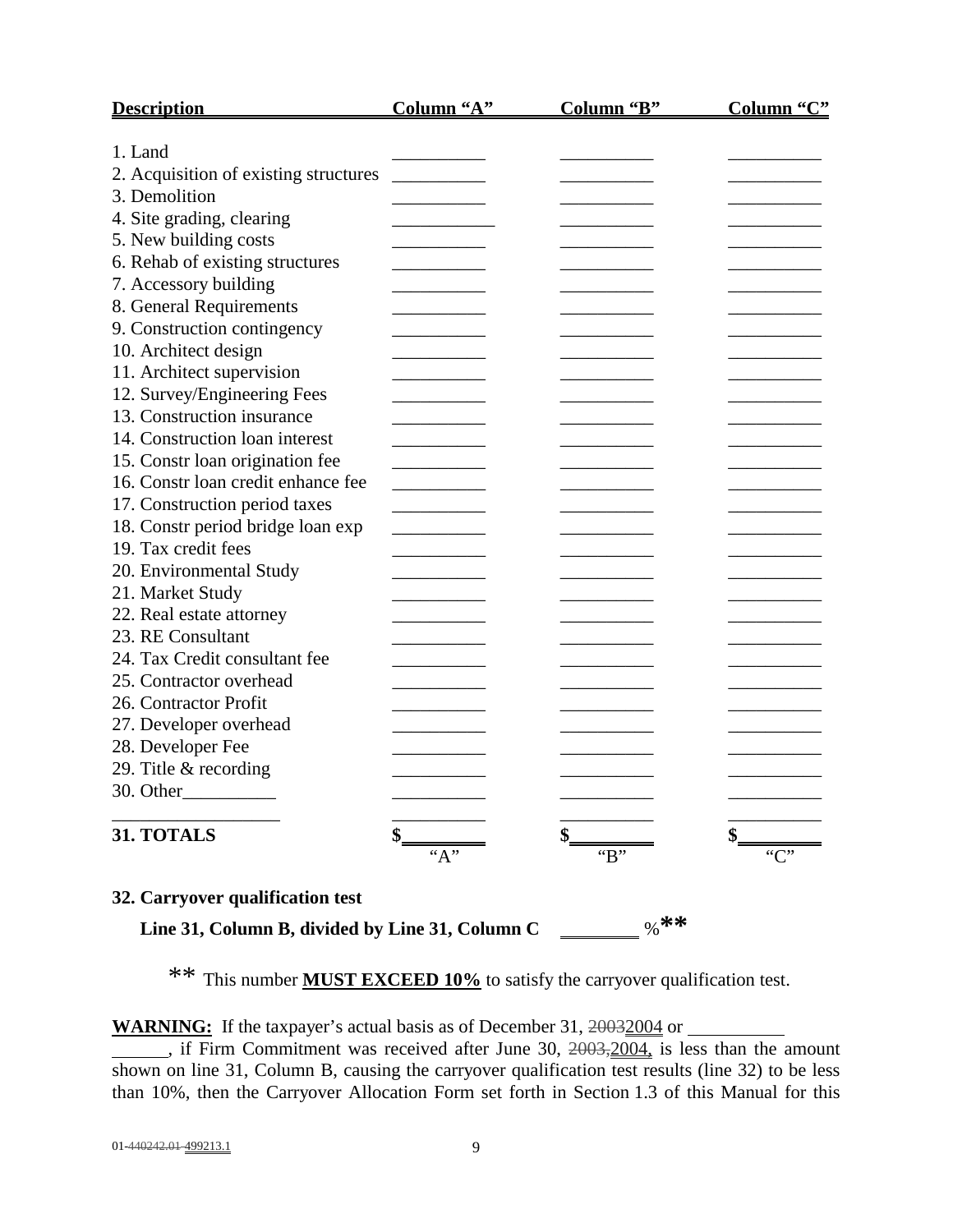| development<br>will<br>not<br>be<br>__ | valid. |
|----------------------------------------|--------|
|----------------------------------------|--------|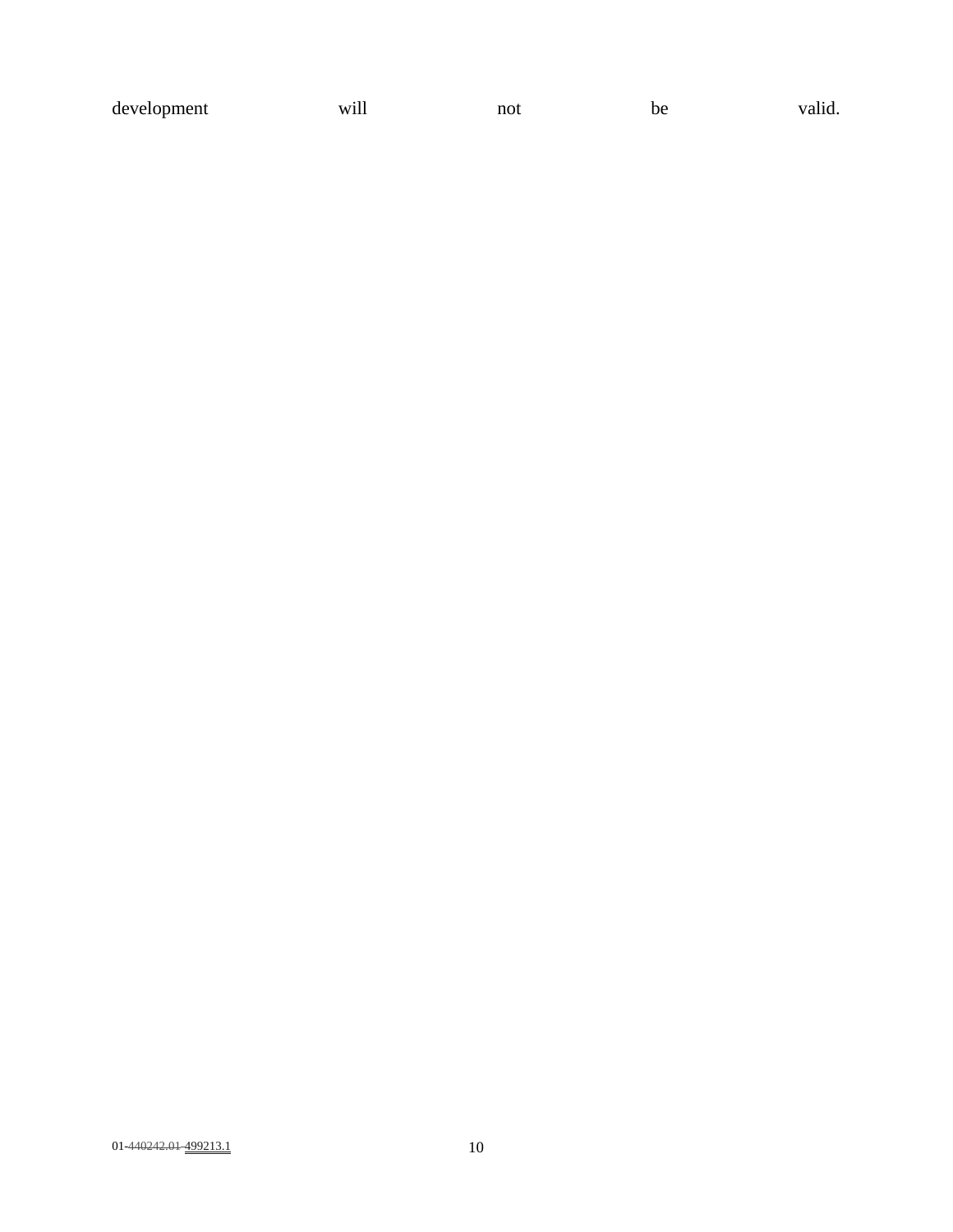The undersigned hereby acknowledges that he/she has read all information contained within the Carryover Allocation Procedures Manual and understands all aspects of this Manual. The undersigned hereby certifies that the information set forth by the undersigned within this Carryover Allocation Form, and any attachments in support thereof, is true, correct, and complete. The undersigned also agrees that NIFA may request additional information to evaluate the application and/or forms contained within this Manual.

\_\_\_\_\_\_\_\_\_\_\_\_\_\_\_\_\_\_\_\_\_\_\_\_\_\_\_\_\_\_\_\_\_\_\_\_\_\_\_\_\_\_\_\_\_\_\_\_\_\_\_\_\_\_\_\_\_\_\_ \_\_\_\_\_\_\_\_\_\_

Development Owner Signature Date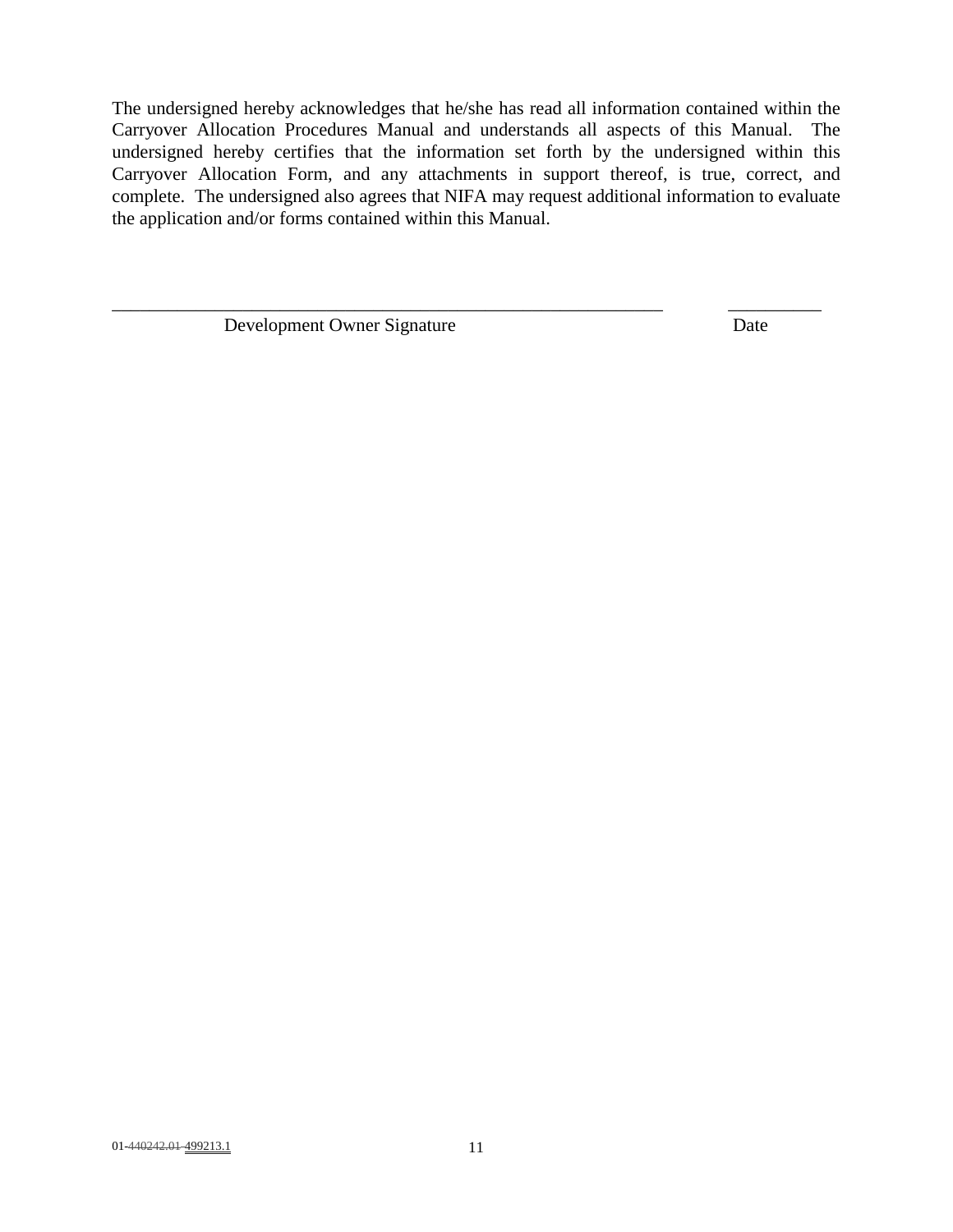# **SECTION 1.5 INDEPENDENT AUDITOR'S REPORT ON APPLYING AGREED-UPON PROCEDURES**

**(to be submitted under accounting firm's letterhead)** 

## A. **General Instructions**

All requested information must be prepared in the format provided below. Submission of this report in any other format or without all requested items will not be accepted by NIFA. If any question is not applicable, mark N/A and if necessary provide an explanation. The letter should be on the firm's letterhead with an original signature.

# B. **Required Format**

Date:

To: Nebraska Investment Finance Authority ("NIFA") 1230 "O" Street, Suite 200 Lincoln, Nebraska 68508-1402 Attn: Low Income Housing Tax Credit Division

| RE: | Low Income Housing Tax Credit Carryover Allocation |
|-----|----------------------------------------------------|
|     | Name of Development:                               |
|     | NIFA LIHTC #:                                      |
|     | Development Owner:                                 |
|     |                                                    |

We have audited the accompanying Certification of Costs Incurred ("Exhibit XXX") of the Development Owner for (the "Development") as of XXXX, XX, 200<sub>\_</sub>. Exhibit XXX is the responsibility of the Development Owner and the Development Owner's management. Our responsibility is to express an opinion on Exhibit XXX based on our audit.

We conducted our audit in accordance with generally accepted auditing standards. Those standards require that we plan and perform the audit to obtain reasonable assurance about whether Exhibit XXX is free of material misstatement. An audit includes examining, on a test basis, evidence supporting the amounts and disclosures in Exhibit XXX. An audit also includes assessing the accounting principles used and significant estimates made by management, as well as evaluating the overall presentation of Exhibit XXX. We believe that our audit provides a reasonable basis for our opinion.

The accompanying Exhibit XXX was prepared in conformity with the accounting practices prescribed by the Internal Revenue Service under the accrual method of accounting and by the NIFA, which is a comprehensive basis of accounting other than generally accepted accounting principles.

In our opinion, Exhibit XXX referred to above presents fairly, in all material respects, costs incurred for the Development as of XXXX XX, 200, on the basis of accounting described above.

In addition to auditing Exhibit XXX, we have, at your request, performed certain agreed-upon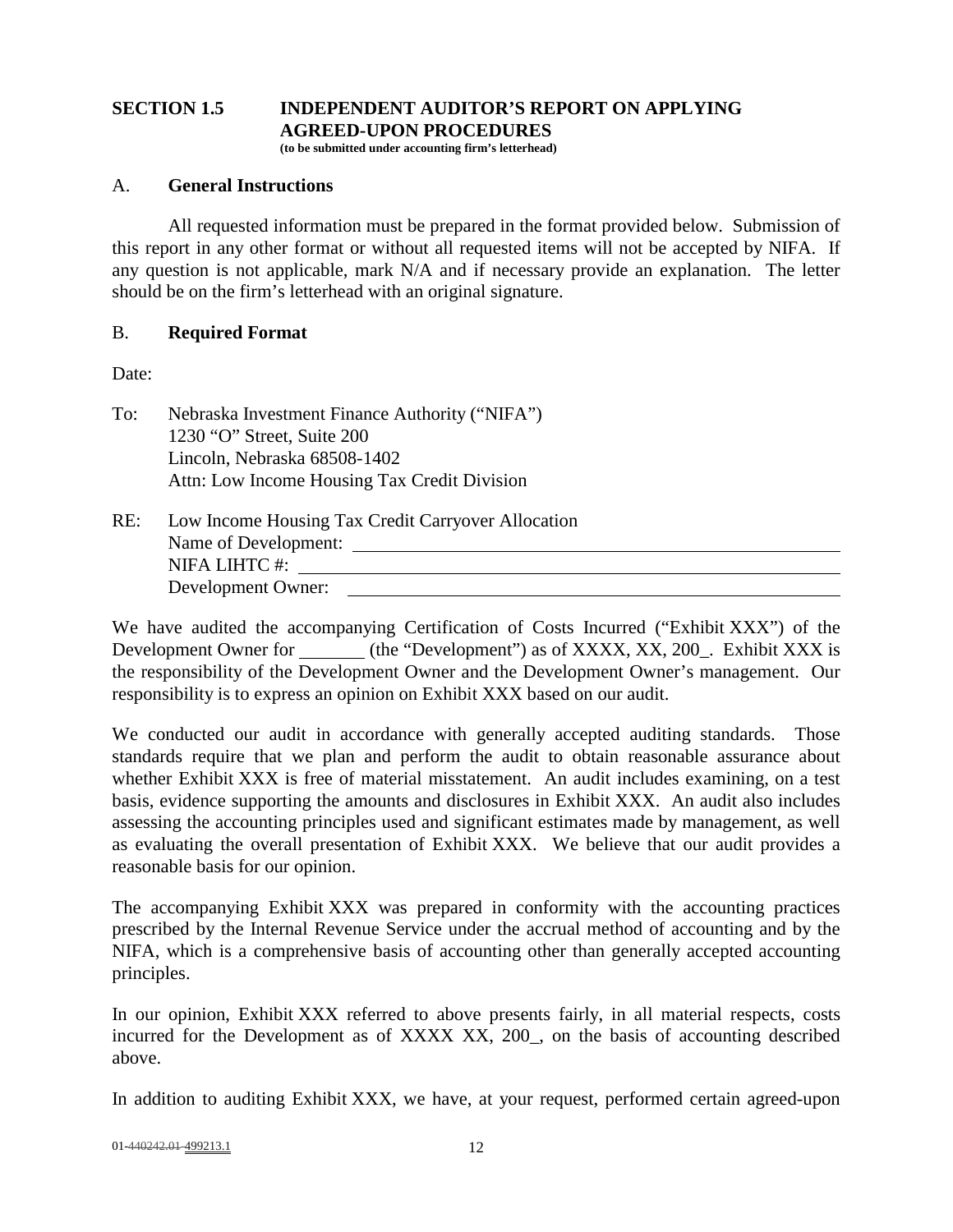procedures, as enumerated below, with respect to the Development. These procedures, which were agreed to by the Development Owner and NIFA, were performed to assist you in determining whether the Development has met the 10% test in accordance with Internal Revenue Code Section 42(h)(1)(E) and Treasury Regulation Section 1.42-6. These agreed-upon procedures were performed in accordance with standards established by the American Institute of Certified Public Accountants. The sufficiency of these procedures is solely the responsibility of the specified users of the report. Consequently, we make no representations regarding the sufficiency of the procedures below either for the purpose for which this report has been requested or for any other purpose.

We performed the following procedures:

- We calculated, based on estimates of total development costs provided by the Development Owner, the Development's total reasonably expected basis, as defined in Treasury Regulation Section 1.42-6, to be \$XXXX as of XXXX XX, 200\_.
- We calculated the reasonably expected basis incurred by the Development Owner as of XXXX XX, 200\_ to be \$XXXX.
- We calculated the percentage of the development fee incurred by the Development Owner as of XXXX to be XX% of the total development fee.
- We compared the reasonably expected basis incurred as of XXXX XX, 20032004 to the total reasonably expected basis of the Development, and calculated that XX% had been incurred as of XXXX XX, 200\_.
- We determined that the Development Owner uses the accrual method of accounting, and has not included any construction costs in carryover allocation basis that have not been properly accrued.
- Based on the amount of total reasonably expected basis listed above, for the Development Owner to meet the 10% test in accordance with Internal Revenue Code Section  $42(h)(1)(E)$  and Treasury Regulation Section 1.42-6, we calculated that the Development needed to incur at least \$XXXX of costs prior to December 31, 20032004 or XXXX XX, 200. As of XXXX XX, 200, costs of at least \$XXXXX had been incurred, which is approximately XX.XX% of the total reasonably expected basis of the Development.

We were not engaged to, and did not, perform an audit of the Development Owner's financial statements or of the Development's total reasonably expected basis. Accordingly, we do not express such an opinion. Had we performed additional procedures, other matters might have come to our attention that would have been reported to you.

This report is intended solely for the information and use of the Development Owner and the Development Owner's management and for filing with NIFA and should not be used by those who have not agreed to the procedures and taken responsibility for the sufficiency of the procedures for their purposes.

```
01-440242.01-499213.1 13
```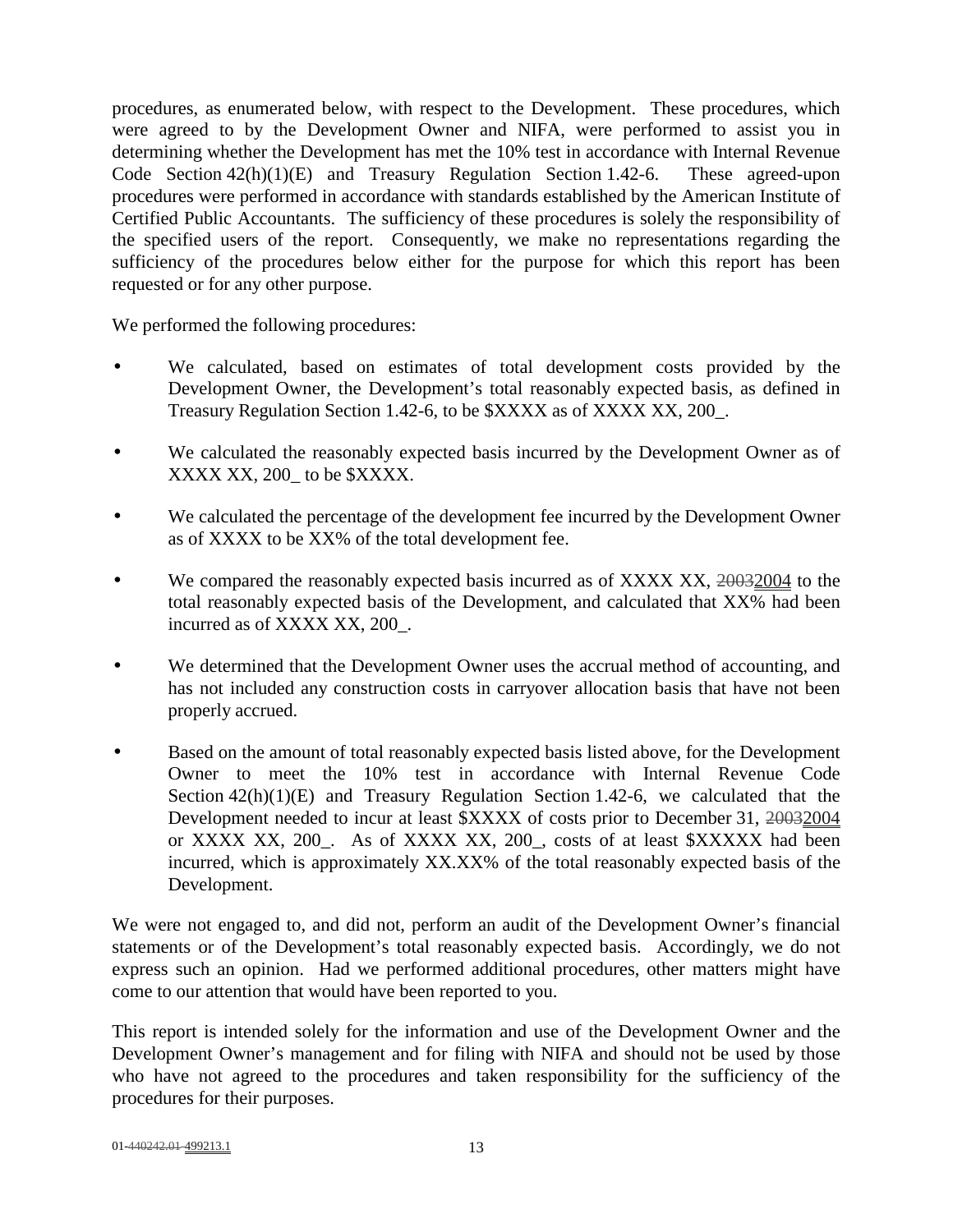City, State XXXX XX, 200\_